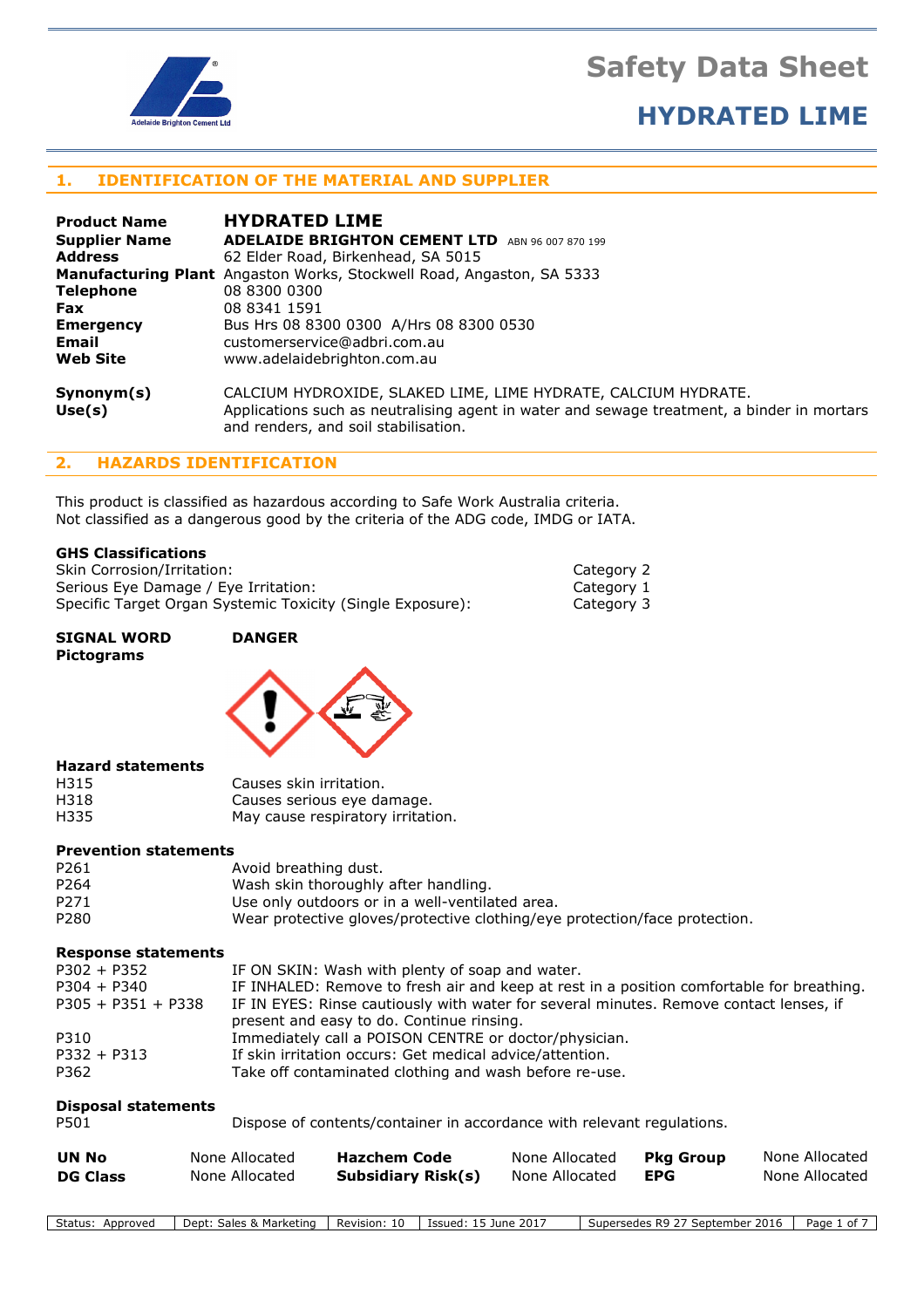

### HYDRATED LIME

### 3. COMPOSITION/INFORMATION ON INGREDIENTS

| Ingredient                  | <b>Formula</b>                 | Conc.         | CAS No.    |
|-----------------------------|--------------------------------|---------------|------------|
| CALCIUM HYDROXIDE           | $Ca(OH)_2$                     | 85 - 95%      | 1305-62-0  |
| MAGNESIUM HYDROXIDE         | $Mq(OH)_2$                     | $0.5 - 1.5\%$ | 1309-42-8  |
| CRYSTALLINE SILICA (QUARTZ) | SiO <sub>2</sub>               | $0.5 - 4\%$   | 14808-60-7 |
| ALUMINIUM OXIDE             | Al <sub>2</sub> O <sub>3</sub> | $0 - 1.5\%$   | 1344-28-1  |
| IRON (III) OXIDE            | Fe <sub>2</sub> O <sub>3</sub> | $0 - 1\%$     | 1309-37-1  |
| LIMESTONE                   | CaCO <sub>3</sub>              | $0 - 2%$      | 1317-65-3  |

Loss on Ignition accounts for missing concentration

### 4. FIRST AID MEASURES

- Eye Flush thoroughly with flowing water for at least 15 minutes and seek medical attention if symptoms persist. If a lime slurry is splashed into the eyes flush thoroughly for 15 minutes then seek urgent medical attention.
- Inhalation Remove from dusty area to fresh air. If symptoms persist, seek medical attention.
- **Skin** Promptly wipe material off skin being sure not to generate dust. Immediately remove all contaminated clothing and footwear. Wash skin thoroughly with copious amounts of water.
- **Ingestion** Rinse mouth and lips with water. Do not induce vomiting. Give water to drink to dilute stomach contents. If symptoms persist, seek medical attention.
- Advice to Doctor Treat symptomatically. Contact Poisons Information Centre (131126 Australia wide).
- First Aid Facilities Eye wash station.

#### Additional Information - Aggravated Medical Conditions

- Inhalation Inhalation of dust through prolonged, repeated exposure can cause bronchitis, silicosis (scarring of the lung.) It may also increase the risk of scleroderma (a disease affecting the connective tissue of the skin, joints, blood vessels and internal organs) and lung cancer. Epidemiological studies have shown that smoking increases the risk of bronchitis, silicosis (scaring of the lung) and lung cancer.
- Skin **Interact Interact in Artical** Skin. Repeated skin contact with Hydrated Lime can cause irritant dermatitis or alkaline burns.
- Eye **Eye** Irritating to the eye. If a large volume of lime dust (or slurry) is splashed into the eye alkaline burns can cause permanent damage.

### 5. FIRE FIGHTING

| <b>Flammability</b>       | Non flammable. Does not cause dust explosions. Violent reaction with maleic anhydride, |
|---------------------------|----------------------------------------------------------------------------------------|
|                           | nitroethane, nitromethane, nitroparaffin, nitroproprane, phosphorous and oxidants.     |
| <b>Fire and Explosion</b> | Non flammable. No fire or explosion hazard exists.                                     |
| Extinguishing             | Non flammable.                                                                         |
| <b>Hazchem Code</b>       | None.                                                                                  |
|                           |                                                                                        |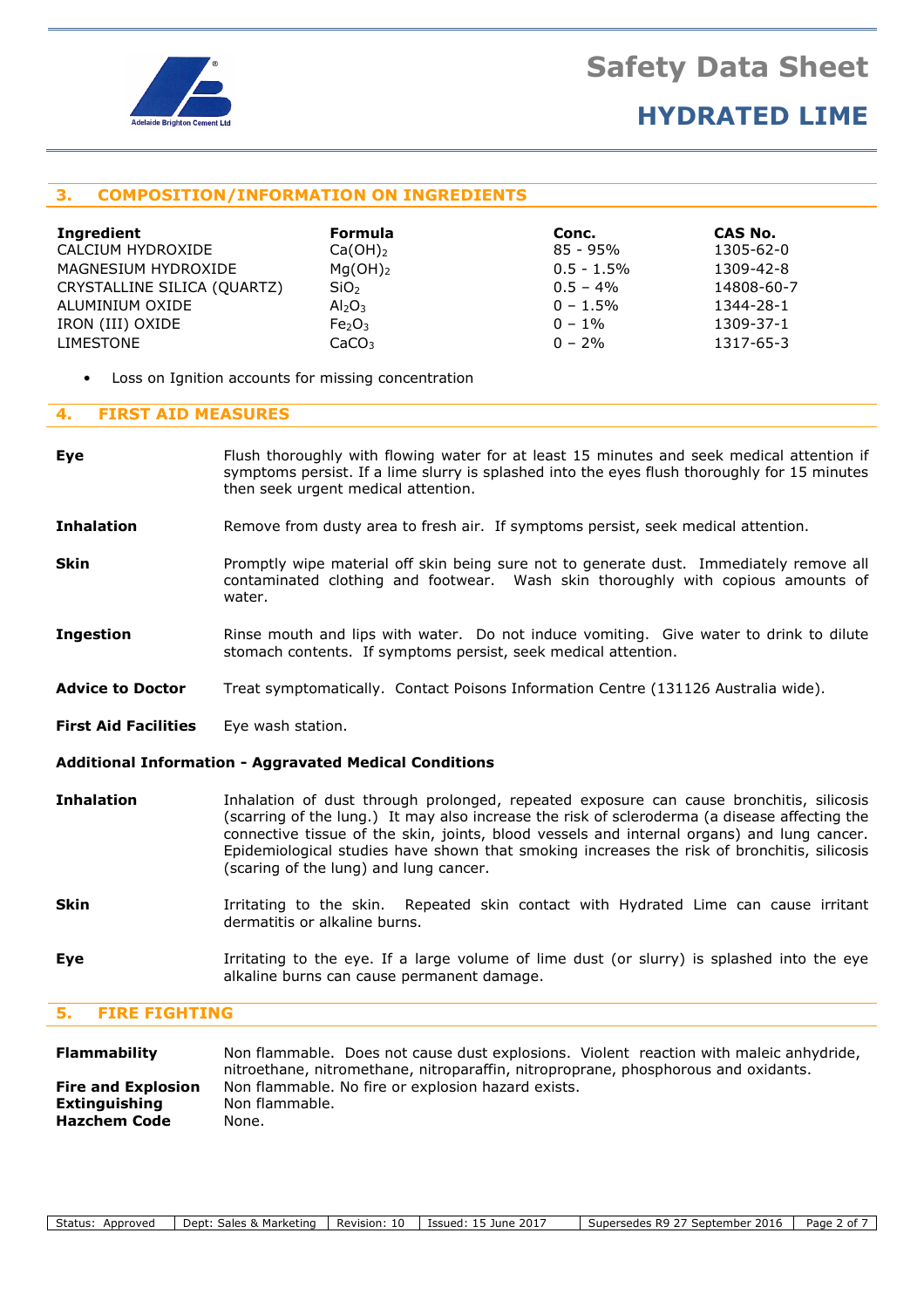

### HYDRATED LIME

### 6. ACCIDENTAL RELEASE MEASURES

**Spillage** If spilt (bulk), contact emergency services if appropriate. Wear dust-proof goggles, PVC/rubber gloves, a Class P2 respirator (where an inhalation risk exists), coveralls and rubber boots. Clear area of all unprotected personnel. Prevent spill entering drains or waterways. Collect and place in sealable containers for disposal or reuse. Avoid generating dust. Materials should be neutralised with dilute hydrochloric acid, eg 6M, before disposal.

**Emergency** Follow safety requirements for personal protection under Section 8 Exposure Controls/ **Procedures** Personal Protection.

### **HANDLING AND STORAGE**

- **Storage** Concrete or steel bins and silos or plastic lined paper sacks are the recommended forms of storage. Store in a cool, dry, well ventilated area, removed from moisture, oxidising agents (eg phosphorous oxide), acids, ethanol, interhalogens (eg chlorine trifluoride) and foodstuffs. Ensure packages are adequately labelled, protected from physicical damage, and sealed when not in use. Also store removed from maleic anhydride, nitroethane, nitromethane, nitroparaffin, nitropropane, phosphorus, polychlorinated phenols and potassium nitrate.
- **Handling** Before use carefully read the product label. Use of safe work practices are recommended to avoid eye or skin contact and inhalation. Observe good personal hygiene, including washing hands before eating. Prohibit eating, drinking and smoking in contaminated areas.

**Property/** Refer to Section 13.

Environmental

### 8. EXPOSURE CONTROLS/PERSONAL PROTECTION

- **Ventilation** Avoid generating dust. All work with Hydrated Lime should be carried out in such a way as to minimise exposure to dust and repeated skin contact. Where dust could be generated whilst handling Hydrated Lime, use local mechanical ventilation or extraction in areas where dust could escape into the work environment. For bulk deliveries, closed pumping systems are recommended. For handling of individual bags, follow personal protection instructions if no local exhaust ventilation is available.
- Exposure ALUMINIUM OXIDE (1344-28-1) **Standards** ES-TWA: 10 mg/m<sup>3</sup> (Respirable Dust) CALCIUM CARBONATE (1317-85-3) ES-TWA: 10 mg/m<sup>3</sup> (Respirable Dust) CALCIUM OXIDE (1305-78-8) ES-TWA: 2 mg/m<sup>3</sup> (Respirable Dust; Alkaline) IRON (III) OXIDE (1309-37-1) ES-TWA: 5 mg/m<sup>3</sup>(Respirable Dust) MAGNESIUM OXIDE (1309-48-4) ES-TWA: 10 mg/m<sup>3</sup> (Respirable Dust) SILICA, CRYSTALLINE – QUARTZ (14808-60-7) ES-TWA: 0.1 mg/m<sup>3</sup> (Respirable Dust)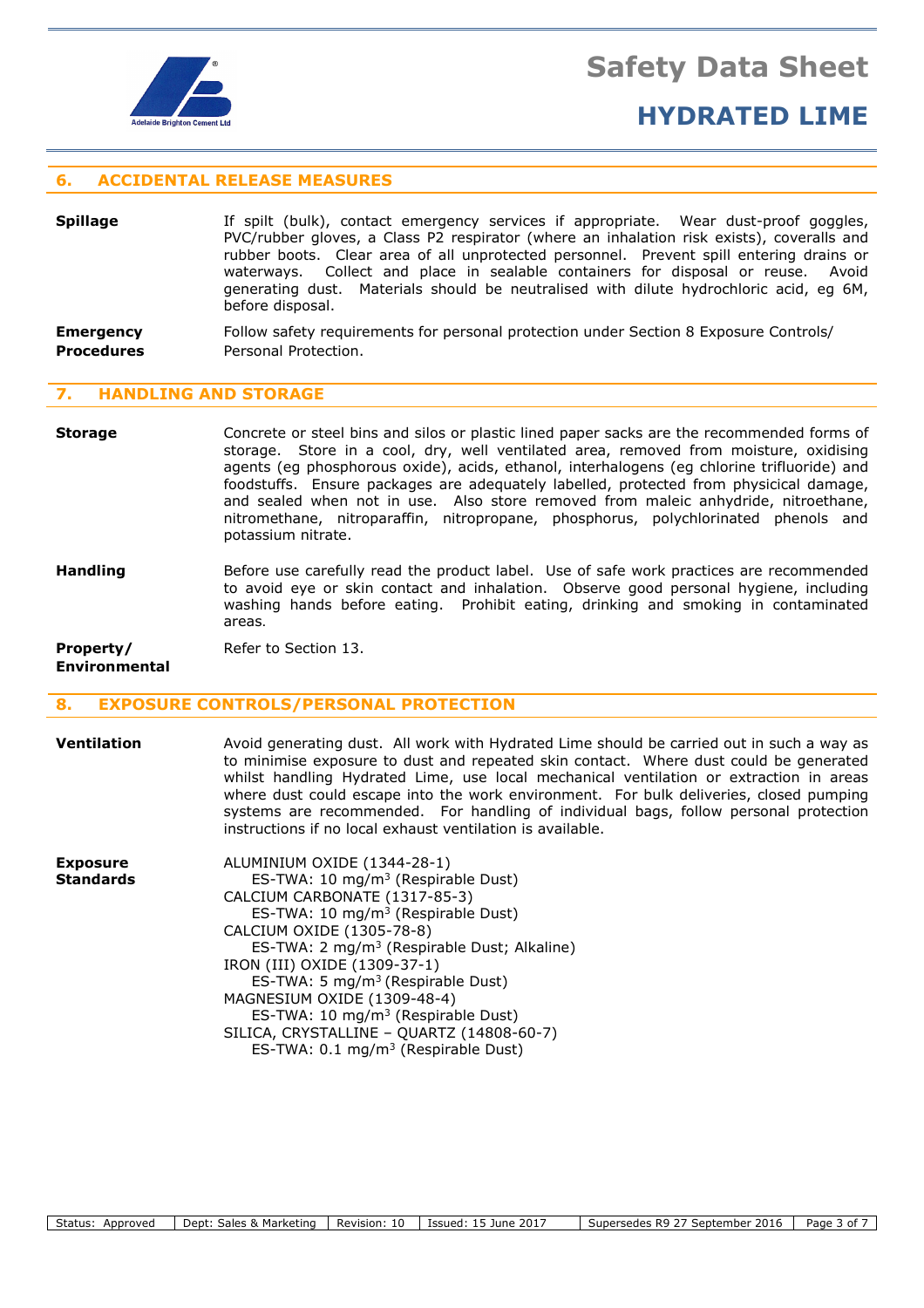

### HYDRATED LIME

**PPE** Wear dust-proof goggles and rubber or PVC gloves. Where an inhalation risk exists, wear a Class P2 respirator. If there is potential for prolonged and/or excessive skin contact, wear coveralls. At high dust levels, wear a Class P3 respirator or a Powered Air Purifying Respirator (PAPR) with Class P3 filter.



### 9. PHYSICAL AND CHEMICAL PROPERTIES

| Appearance                                  | A white or off-white<br>amorphous powder with a<br>typical fineness of less than<br>1% retained on a 75 micron<br>sieve. | Solubility (water)                        | Slightly       |
|---------------------------------------------|--------------------------------------------------------------------------------------------------------------------------|-------------------------------------------|----------------|
| Odour                                       | Slight Odour                                                                                                             | <b>Specific Gravity</b>                   | $2.1$ to $2.3$ |
| рH                                          | Approximately 12                                                                                                         | % Volatiles                               | Not Available  |
| <b>Vapour Pressure</b>                      | Not Available                                                                                                            | <b>Flammability</b>                       | Non Flammable  |
| <b>Vapour Density</b>                       | Not Available                                                                                                            | <b>Flash Point</b>                        | Not Relevant   |
| <b>Boiling Point/Melting Point</b>          | Decomposes to Calcium Oxide<br>and water @580°C                                                                          | <b>Upper Explosion Limit</b>              | Not Relevant   |
|                                             |                                                                                                                          | <b>Lower Explosion Limit</b>              | Not Relevant   |
| <b>Evaporation Rate</b>                     | Not Available                                                                                                            | <b>Autoignition</b><br><b>Temperature</b> | Not Available  |
| <b>Bulk Density</b><br><b>Particle Size</b> | 300 - 700 kg/m <sup>3</sup><br>$99\% < 75$ microns                                                                       |                                           |                |

### 10. STABILITY AND REACTIVITY

Reactivity **Incompatible with oxidising agents (eg phosphorus oxide), ethanol, interhalogens (eg** chlorine trifluoride) and acids. Also incompatible with maleic anhydride, nitroethane, nitromethane, nitroparaffin, nitropropane, phosphorus, polychlorinated phenols and potassium nitrate.

**Decomposition** May evolve toxic gases if heated to decomposition. Products

### 11. TOXICOLOGICAL INFORMATION

- Acute Toxicity Mo known toxicity data available for this product.
- Eye **Inter Interact With dust.** Over exposure may result in pain, redness, corneal burns and ulceration with possible permanent damage.
- Inhalation Slightly corrosive. Irritating to the respiratory system causing coughing and sneezing. Over exposure may result in severe mucous membrane irritation and bronchitis. Crystalline silica (found in this product below the reportable limit) can cause silicosis (lung disease) with chronic over exposure, however due to low levels present and product application, adverse health effects are not anticipated.
- Skin **Interact Irritating to the skin.** Contact may results in skin rash, dermatitis and possible burns.
- **Ingestion** Slightly corrosive. Ingestion may result in burns to the mouth and throat, with vomiting and abdominal pain. Due to product form, ingestion is not considered a likely exposure route.

#### **Mutagenicity** Insufficient data available for this product to classify as a mutagen.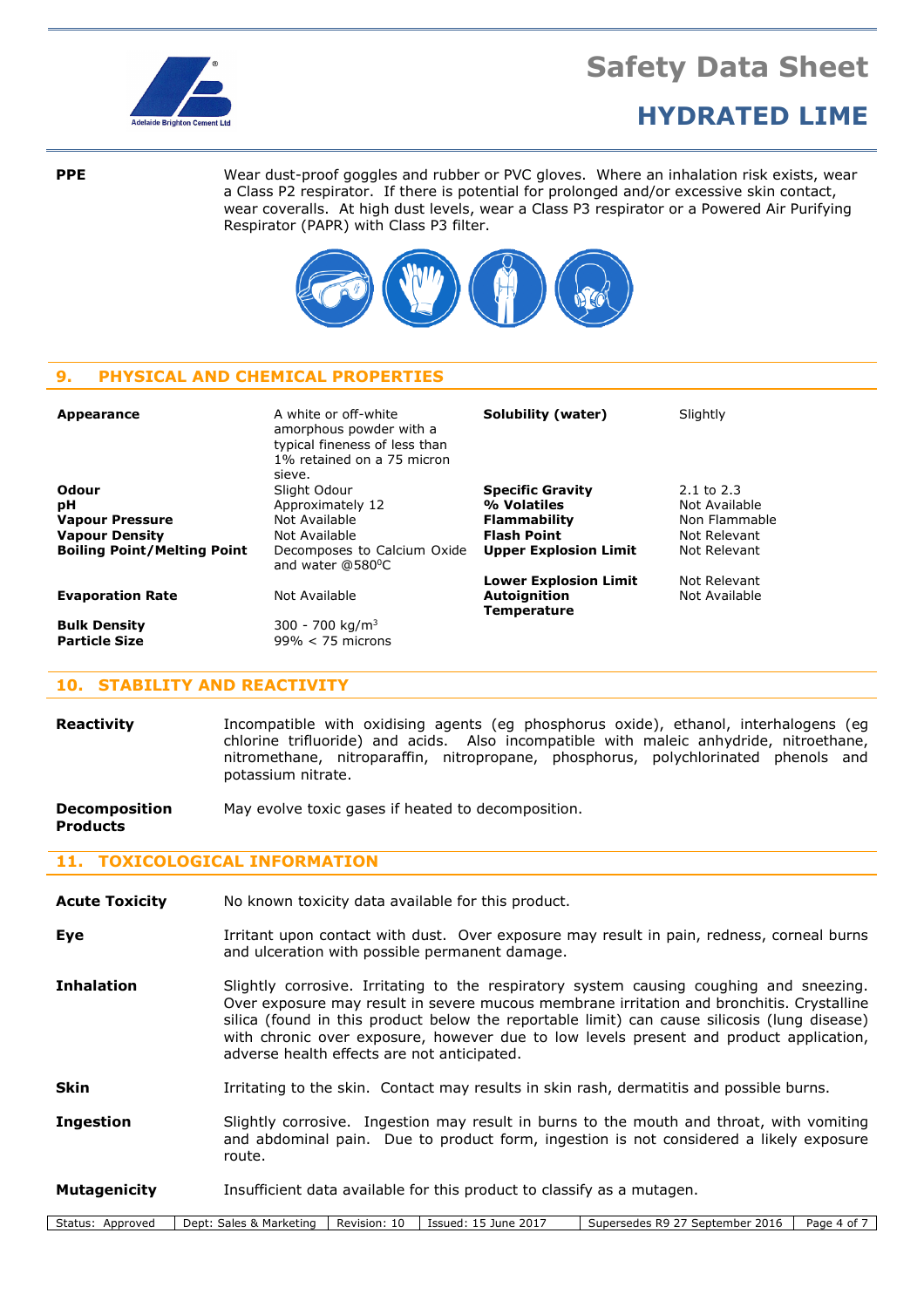

| Carcinogenicity      | Crystalline silica is carcinogenic to humans (IARC Group 1), however due to low levels<br>present and product application, the criteria for classification is not met.                                                                                                |
|----------------------|-----------------------------------------------------------------------------------------------------------------------------------------------------------------------------------------------------------------------------------------------------------------------|
| <b>Toxicity Data</b> | CALCIUM HYDROXIDE (1305-62-0)<br>LD50 (Ingestion): 7300 mg/kg (mouse)<br>MAGNESIUM HYDROXIDE (1309-43-8)<br>LD50 (Ingestion): 8500 mg/kg (rat, mouse)<br>SILICA, CRYSTALLINE - QUARTZ (1408-60-7)<br>Carcinogenicity: Classified as a human carcinogen (IARC Group 1) |

### 12. ECOLOGICAL INFORMATION

**Environment** The aquatic toxicity of calcium hydroxide is due to its alkalinity. It is neutralised to calcium carbonate by absorption of atmospheric carbon dioxide and is not degraded by oxidation. Calcium hydroxide does not bioaccumulate in the environment.

### 13. DISPOSAL CONSIDERATIONS

Waste Disposal Reuse or recycle where possible. Alternatively, ensure product is covered with moist soil to prevent dust generation and dispose of to an approved landfill site. Contact the manufacturer for additional information. Legislation **Dispose of in accordance with relevant local legislation.** Keep out of sewer and stormwater drains.

### 14. TRANSPORT INFORMATION

Not classified as a dangerous good by the criteria of the ADG Code.

Transport is by rail or road in bulk or bag form.

Drivers of trucks transporting bagged product should ensure that the bags are properly restrained.

| <b>Shipping Name</b> | None Allocated |                           |                |                  |                |
|----------------------|----------------|---------------------------|----------------|------------------|----------------|
| UN No                | None Allocated | <b>Hazchem Code</b>       | None Allocated | <b>Pka Group</b> | None Allocated |
| <b>DG Class</b>      | None Allocated | <b>Subsidiary Risk(s)</b> | None Allocated | EPG              | None Allocated |

### 15. REGULATORY INFORMATION

**Poison** A poison schedule number has not been allocated to this product using the criteria in the Schedule Standard for the Uniform Scheduling of Drugs and Poisons (SUSDP). AICS All chemicals listed on the Australian Inventory of Chemical Substances (AICS).

### 16. OTHER INFORMATION

Additional IARC – GROUP 1 – PROVEN HUMAN CARCINOGEN. This product contains an ingredient for **Information** which there is sufficient evidence to have been classified by the International Agency for Research into Cancer as a human carcinogen. The use of products known to be human carcinogens should be strictly monitored and controlled.

> RESPIRATORS: In general the use of respirators should be limited and engineering controls employed to avoid exposure. If respiratory equipment must be worn ensure correct respirator selection and training is undertaken. Remember that some respirators may be extremely uncomfortable when used for long periods. The use of air powered or air supplied respirators should be considered where prolonged or repeated use is necessary.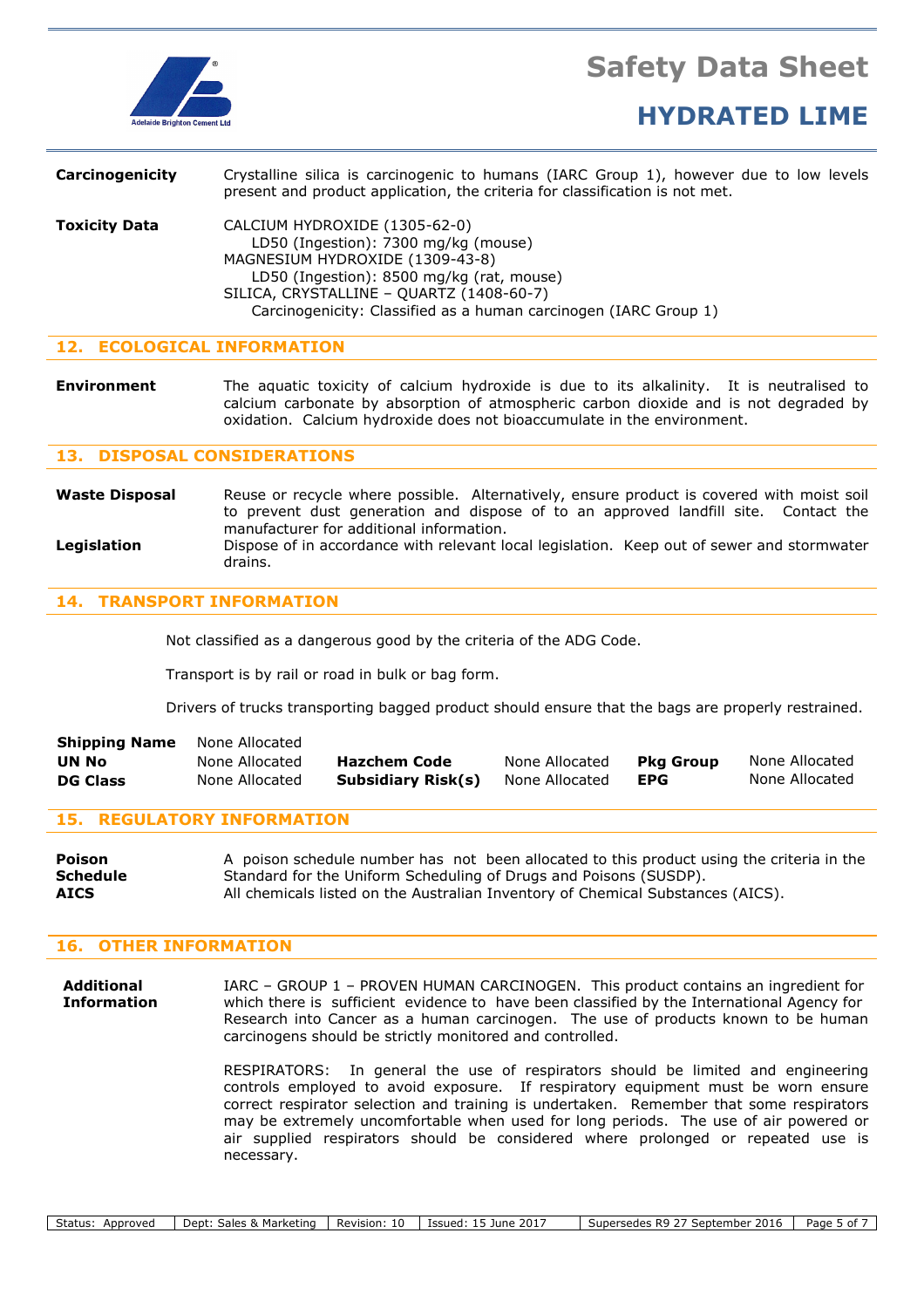

### HYDRATED LIME

 PERSONAL PROTECTIVE EQUIPMENT GUIDELINES: The Recommendation for protective equipment contained within this SDS report is provided as a guide only. Factors such as method of application, working environment, quantity used, product concentration and the availability of engineering controls should be considered before final selection of personal protective equipment is made.

 HEALTH EFFECTS FROM EXPOSURE: It should be noted that the effects from exposure to this product will depend on several factors including: frequency and duration of use; quantity used; effectiveness of control measures; protective equipment used and method of application. Given that it is impractical to prepare an SDS report which would encompass all possible scenarios, it is anticipated that users will assess the risks and apply control methods where appropriate.

|                      | ABBREVIATIONS:<br>SDS - Safety Data Sheet<br>mg/m <sup>3</sup> - Milligrams per cubic metre<br>ppm - Parts Per Million<br>ES-TWA - Exposure Standard - Time Weighted Average<br>CNS - Central Nervous System<br>NOS - Not Otherwise Specified<br>pH - relates to hydrogen ion concentration - this value will relate to a scale of $0 - 14$ ,<br>where 0 is highly acidic and 14 is highly alkaline.<br>CAS# - Chemical Abstract Service Number - used to uniquely identify chemical<br>compounds.<br>IARC - International Agency for Research on Cancer.<br>M – Moles per litre, a unit of concentration. |                             |                                                                             |
|----------------------|------------------------------------------------------------------------------------------------------------------------------------------------------------------------------------------------------------------------------------------------------------------------------------------------------------------------------------------------------------------------------------------------------------------------------------------------------------------------------------------------------------------------------------------------------------------------------------------------------------|-----------------------------|-----------------------------------------------------------------------------|
| <b>Report Status</b> | This document has been compiled by Adelaide Brighton Cement the manufacturer of the<br>product and serves as the manufacturer's Safety Data Sheet.                                                                                                                                                                                                                                                                                                                                                                                                                                                         |                             |                                                                             |
|                      | While the information in this Safety Data Sheet has been prepared in good faith, Adelaide<br>Brighton Cement Limited does not warrant that the information is accurate, complete or up<br>to date.                                                                                                                                                                                                                                                                                                                                                                                                         |                             |                                                                             |
| <b>Contact Point</b> | For further information on this product contact:                                                                                                                                                                                                                                                                                                                                                                                                                                                                                                                                                           |                             |                                                                             |
|                      | Telephone:<br>Facsimile:<br>Web site:                                                                                                                                                                                                                                                                                                                                                                                                                                                                                                                                                                      | Office hours<br>After hours | 08 8300 0300<br>08 8300 0530<br>08 8341 1591<br>www.adelaidebrighton.com.au |
| <b>Advice Note</b>   | The information in this document is believed to be accurate. Please check the currency of<br>this SDS by contacting:                                                                                                                                                                                                                                                                                                                                                                                                                                                                                       |                             |                                                                             |
|                      | 08 8300 0300<br>or<br>www.adelaidebrighton.com.au                                                                                                                                                                                                                                                                                                                                                                                                                                                                                                                                                          |                             |                                                                             |
|                      | Each user of any information, or any product referred to, in this Safety Data Sheet must:<br>$\bullet$ determine whether the information or product is suitable for their purpose.                                                                                                                                                                                                                                                                                                                                                                                                                         |                             |                                                                             |

- determine whether the information or product is suitable for their purpose; • assess and control any risks associated with the information or product; and
- obtain professional advice in relation to the use of the information or product.